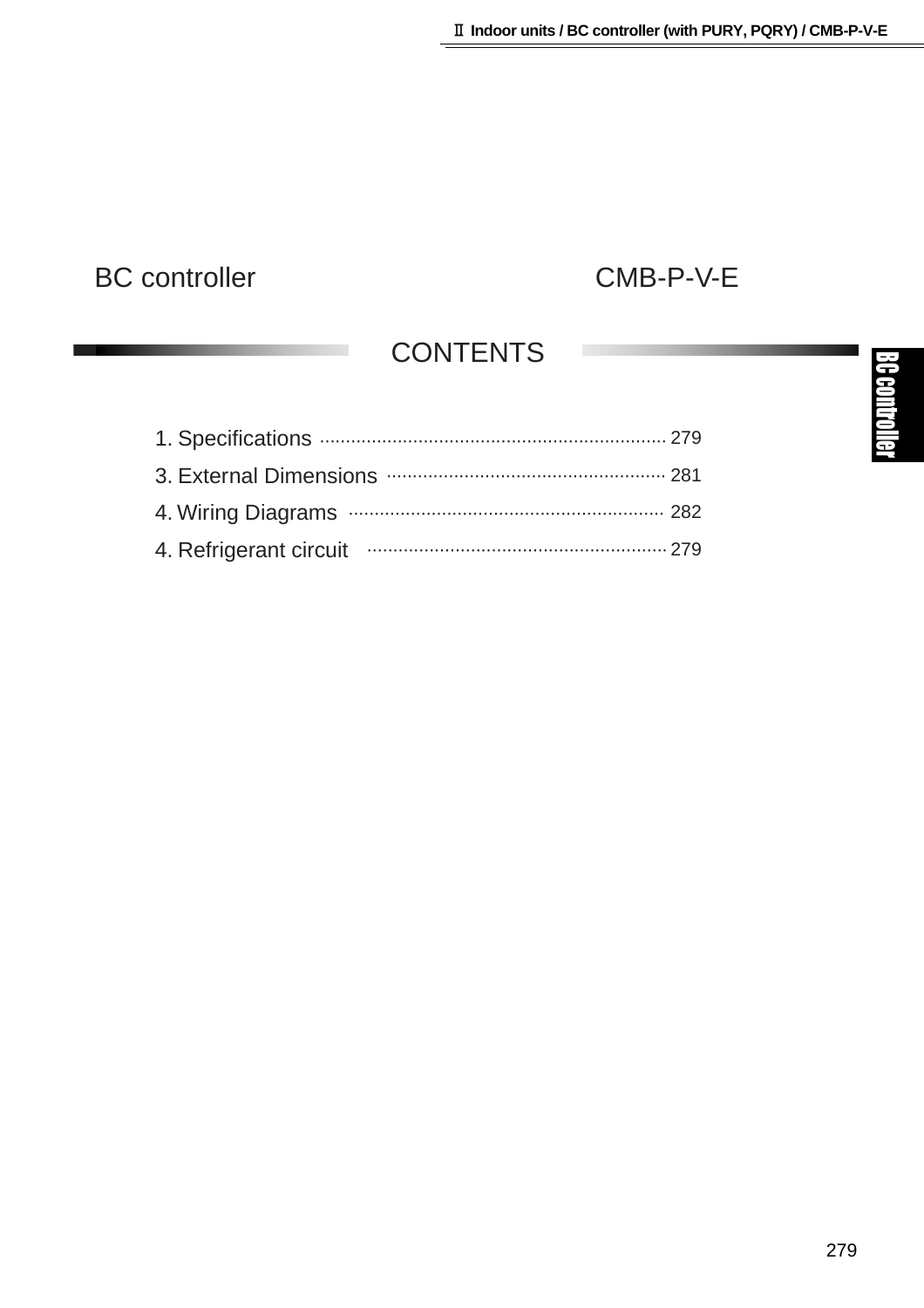# **1. Specification**

| Model name                                      |                      |                                                                                                                                                                                                                 |                                                                                                             |                |                |                |                |                | CMB-P104V-E CMB-P105V-E CMB-P106V-E CMB-P108V-E CMB-P1010V-E CMB-P1013V-E CMB-P1016V-E |
|-------------------------------------------------|----------------------|-----------------------------------------------------------------------------------------------------------------------------------------------------------------------------------------------------------------|-------------------------------------------------------------------------------------------------------------|----------------|----------------|----------------|----------------|----------------|----------------------------------------------------------------------------------------|
| Number of branch                                |                      | 4                                                                                                                                                                                                               | 5                                                                                                           | 6              | 8              | 10             | 13             | 16             |                                                                                        |
| Power source                                    |                      | $~220/230/240V$ 50Hz                                                                                                                                                                                            |                                                                                                             |                |                |                |                |                |                                                                                        |
| Power input<br>kW                               |                      | 0.068                                                                                                                                                                                                           | 0.083                                                                                                       | 0.098          | 0.128          | 0.158          | 0.203          | 0.248          |                                                                                        |
| Current<br>A                                    |                      | 0.31/0.30/0.29                                                                                                                                                                                                  | 0.38/0.36/0.35                                                                                              | 0.45/0.43/0.41 | 0.58/0.56/0.54 | 0.72/0.69/0.66 | 0.93/0.89/0.85 | 1.13/1.08/1.04 |                                                                                        |
| <b>External finish</b>                          |                      | Galvanized steel plate (Lower part drain pan painting N1.5)                                                                                                                                                     |                                                                                                             |                |                |                |                |                |                                                                                        |
| Indoor unit capacity<br>connectable to 1 branch |                      | Model 80 or smaller<br>.018 .Use optional joint pipe combining 2-branch when the total unit capacity exceeds 81<br>.Use the reducer (standard accessory) when the indoor unit Model 40 or smaller is connected. |                                                                                                             |                |                |                |                |                |                                                                                        |
| Height<br>mm                                    |                      | 290                                                                                                                                                                                                             |                                                                                                             |                |                |                |                |                |                                                                                        |
| Width<br>mm                                     |                      |                                                                                                                                                                                                                 | 360                                                                                                         |                |                |                |                |                |                                                                                        |
| Depth                                           |                      | mm                                                                                                                                                                                                              | 1126<br>676                                                                                                 |                |                |                |                |                |                                                                                        |
| Refrigerant<br>piping<br>diameter               | To                   | High pressure<br>pipe                                                                                                                                                                                           | $\phi$ 19.05 Flare                                                                                          |                |                |                |                |                |                                                                                        |
|                                                 | outdoor<br>unit      | Low pressure<br>pipe                                                                                                                                                                                            | $\varphi$ 25.4 Flange<br>$\phi$ 28.58 Brazed                                                                |                |                |                |                |                |                                                                                        |
|                                                 | To<br>indoor<br>unit | Liquid pipe                                                                                                                                                                                                     | $\phi$ 9.52 Flare<br>( $\phi$ 6.35 with attached reducer used, $\phi$ 12.7 with optional joint pipe used)   |                |                |                |                |                |                                                                                        |
|                                                 |                      | Gas pipe                                                                                                                                                                                                        | $\phi$ 15.88 Flare<br>( $\phi$ 12.7 with attached reducer used, $\phi$ 19.05 with optional joint pipe used) |                |                |                |                |                |                                                                                        |
| Drain pipe                                      |                      | $VP-20$                                                                                                                                                                                                         |                                                                                                             |                |                |                |                |                |                                                                                        |
| Net weight                                      |                      | kg                                                                                                                                                                                                              | 29                                                                                                          | 32             | 34             | 39             | 44             | 54             | 61                                                                                     |
| Accessories                                     |                      | •Flange (with insulation)<br>•Drain connection pipe (with flexible hose and insulation)<br>•Reducer                                                                                                             |                                                                                                             |                |                |                |                |                |                                                                                        |

Note: 1.Works not included : Installation/foundation work, electrical connection work, duct work, insulation work, power source switch and other items not specified in this specification.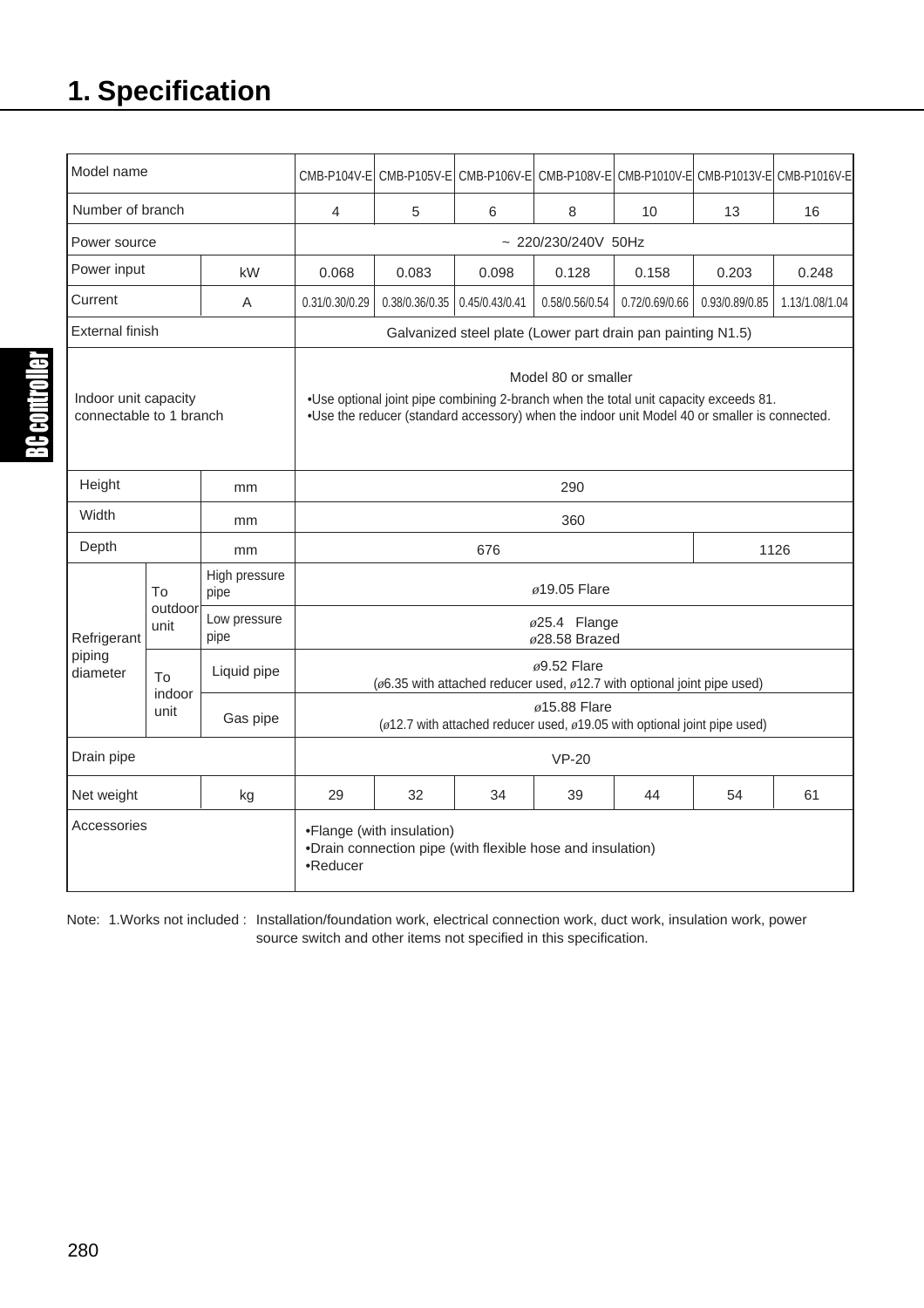### **2. External dimensions**

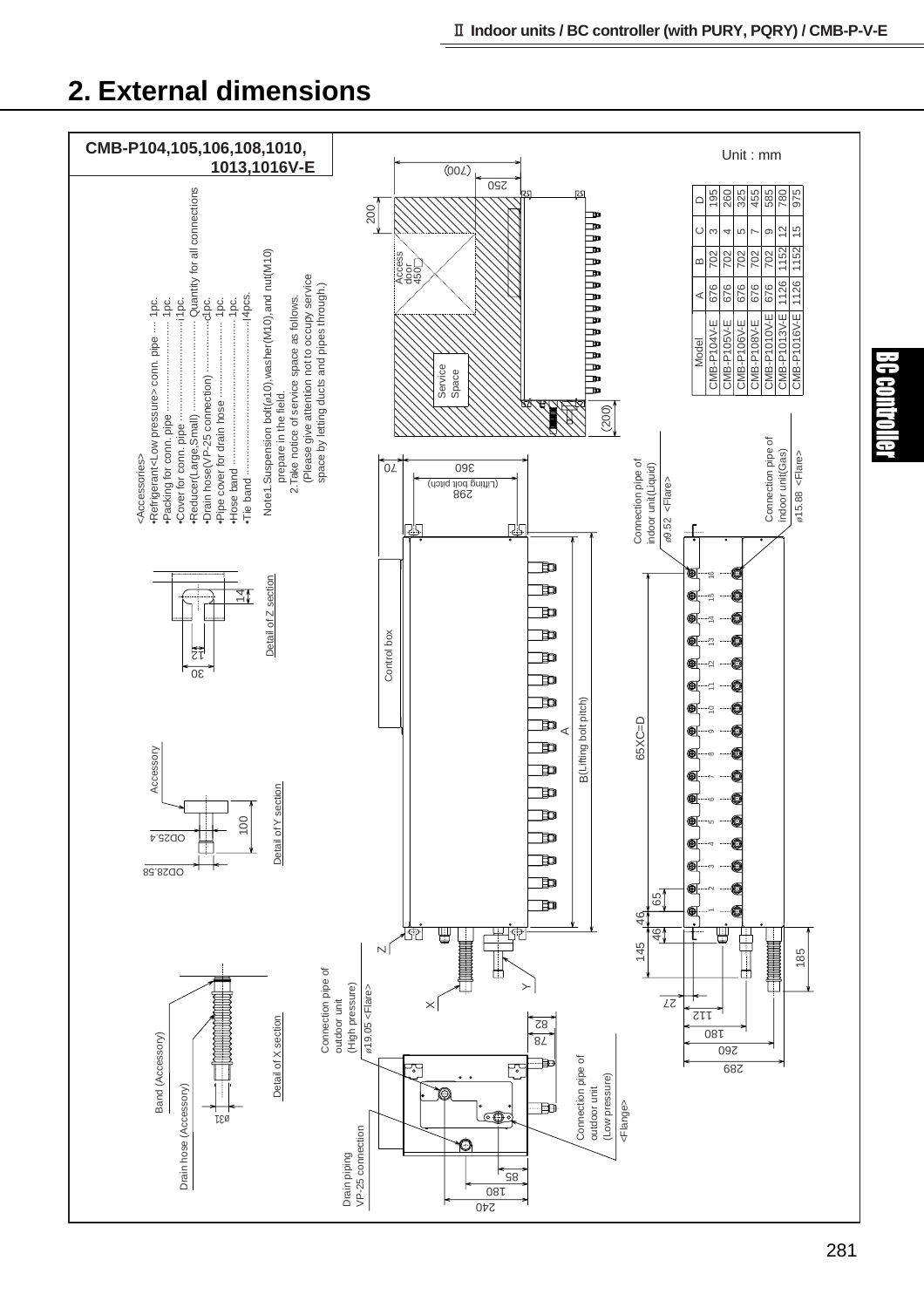### **3. Wiring diagrams**

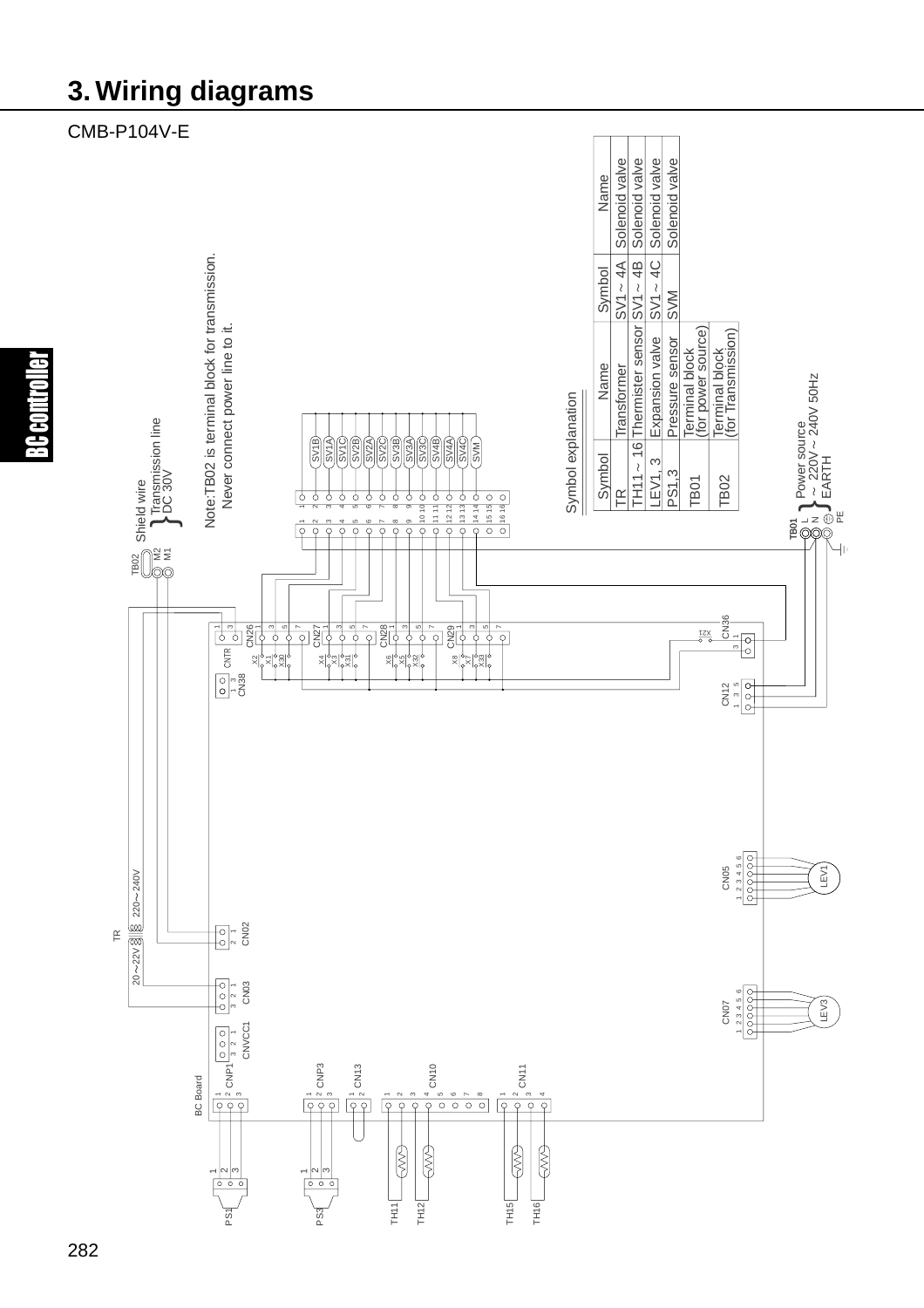

BC contro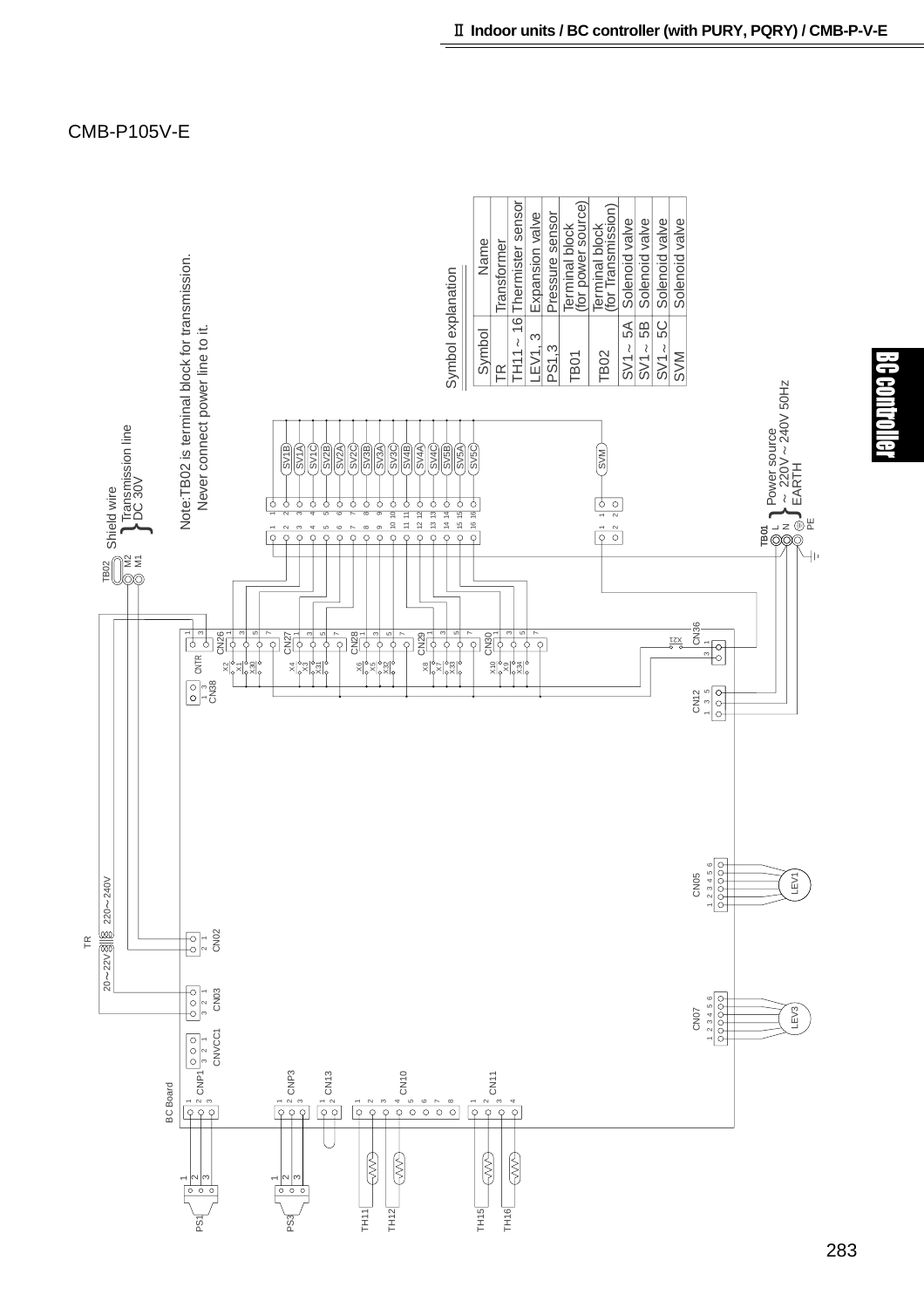### CMB-P106V-E



BC controller

#### 284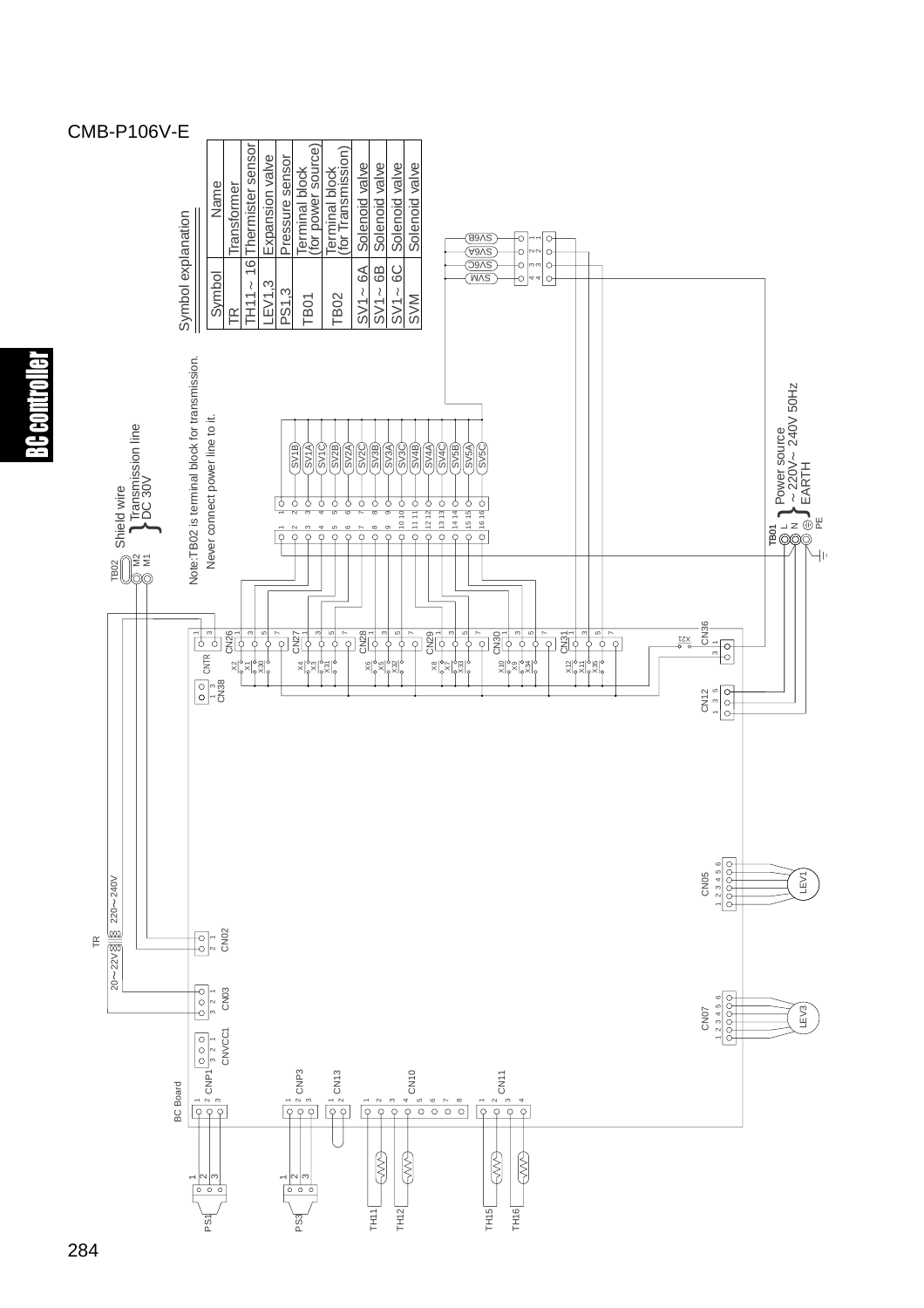

BC control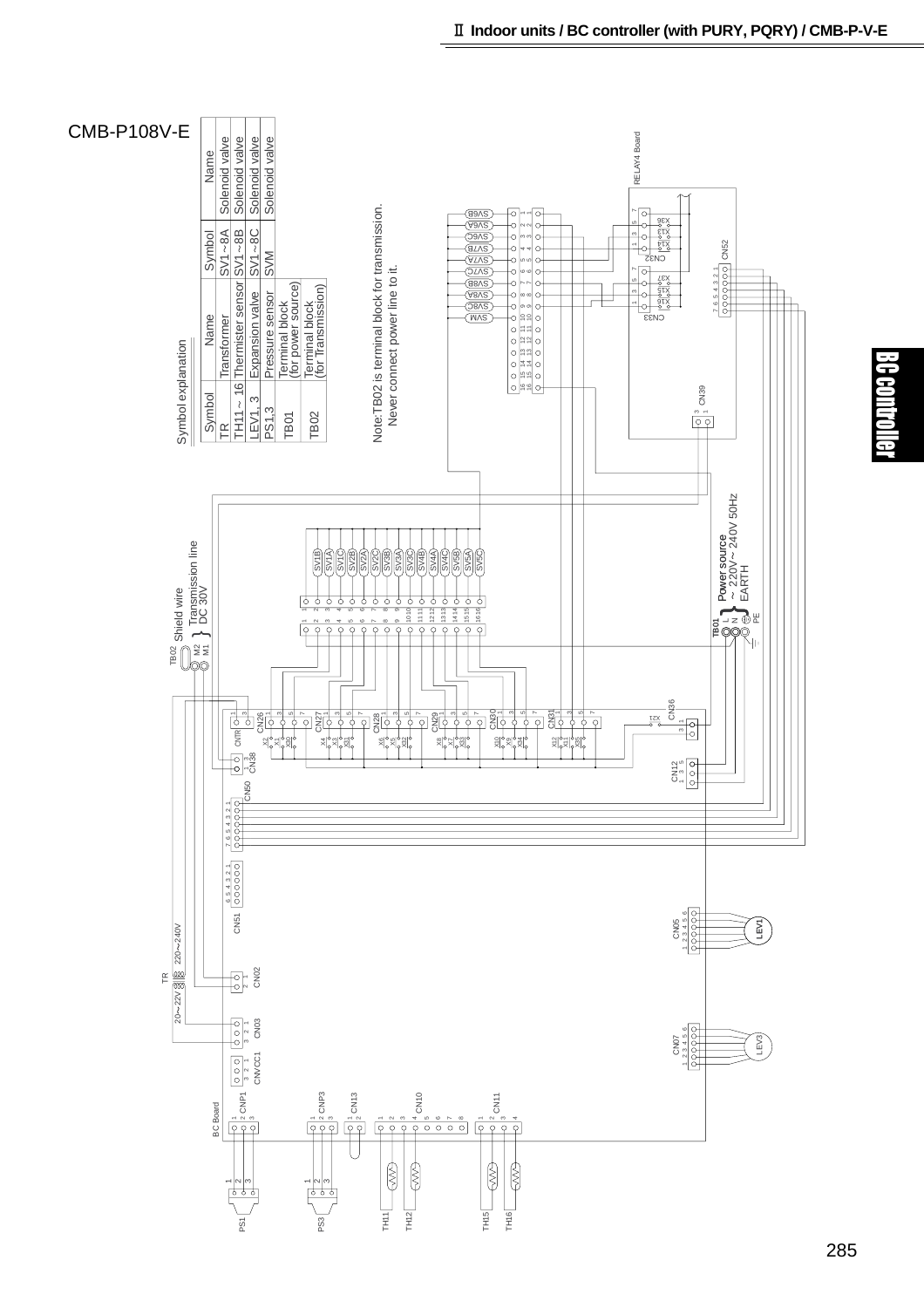

BC controller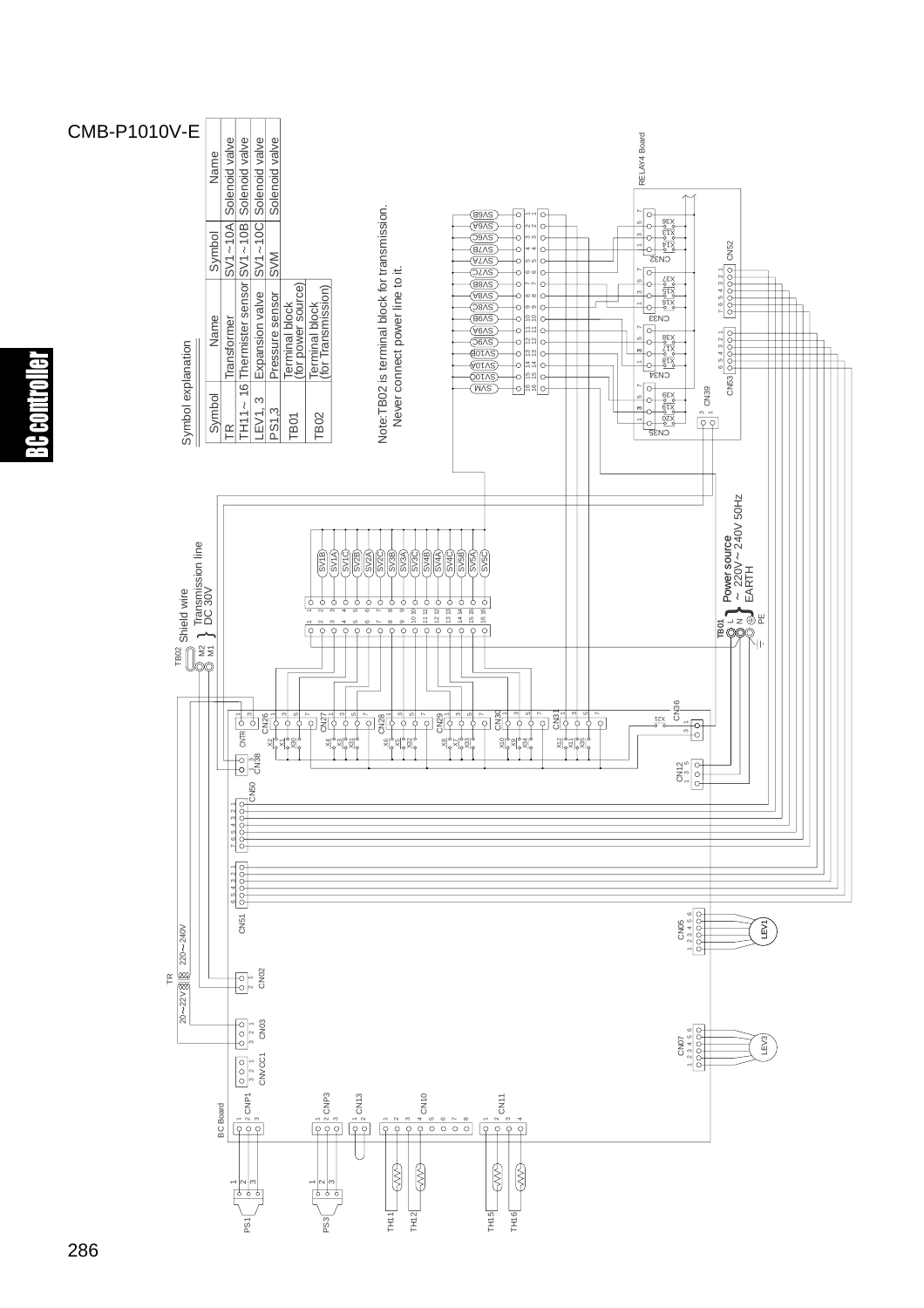

#### CMB-P1013V-E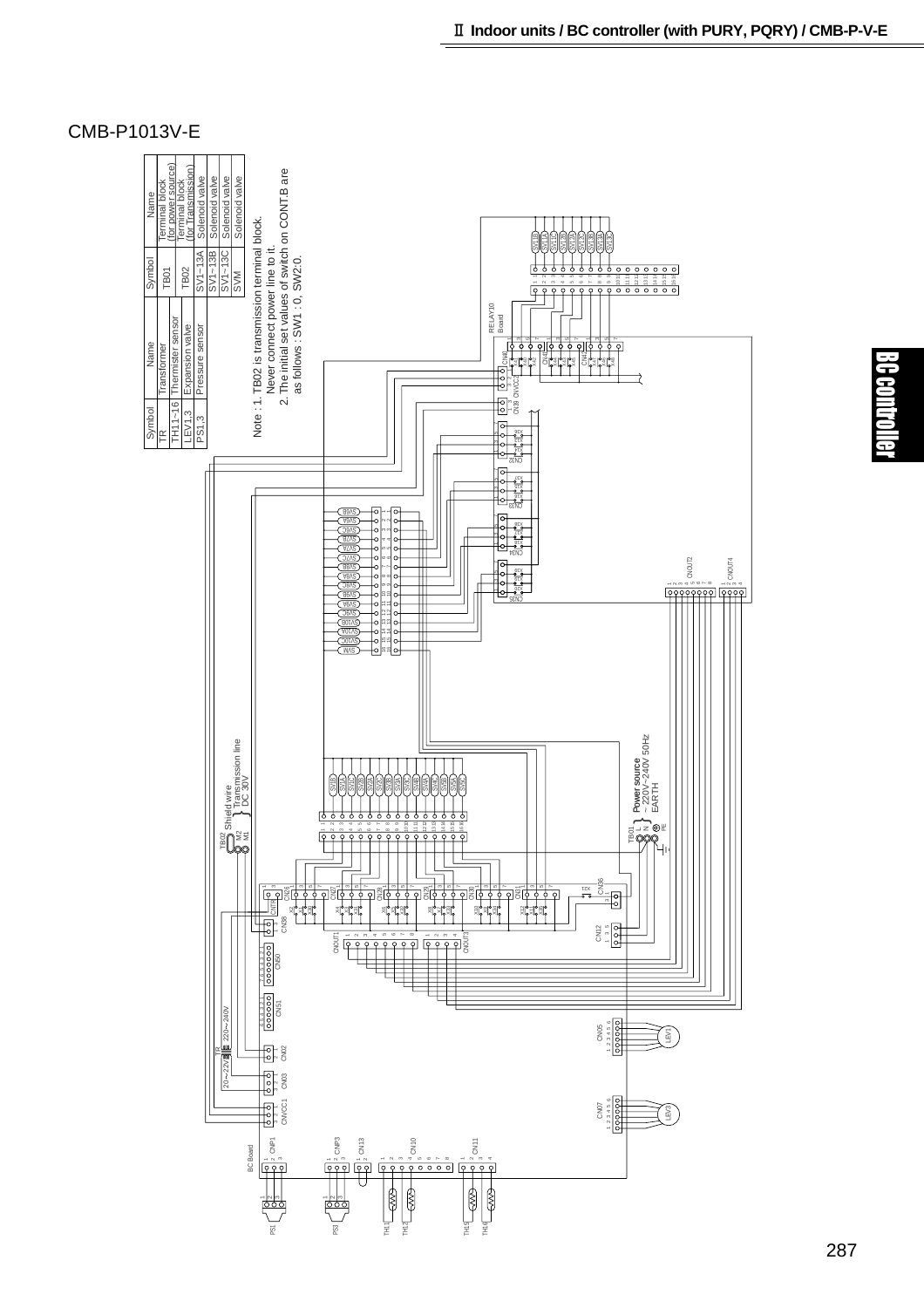#### CMB-P1016V-E

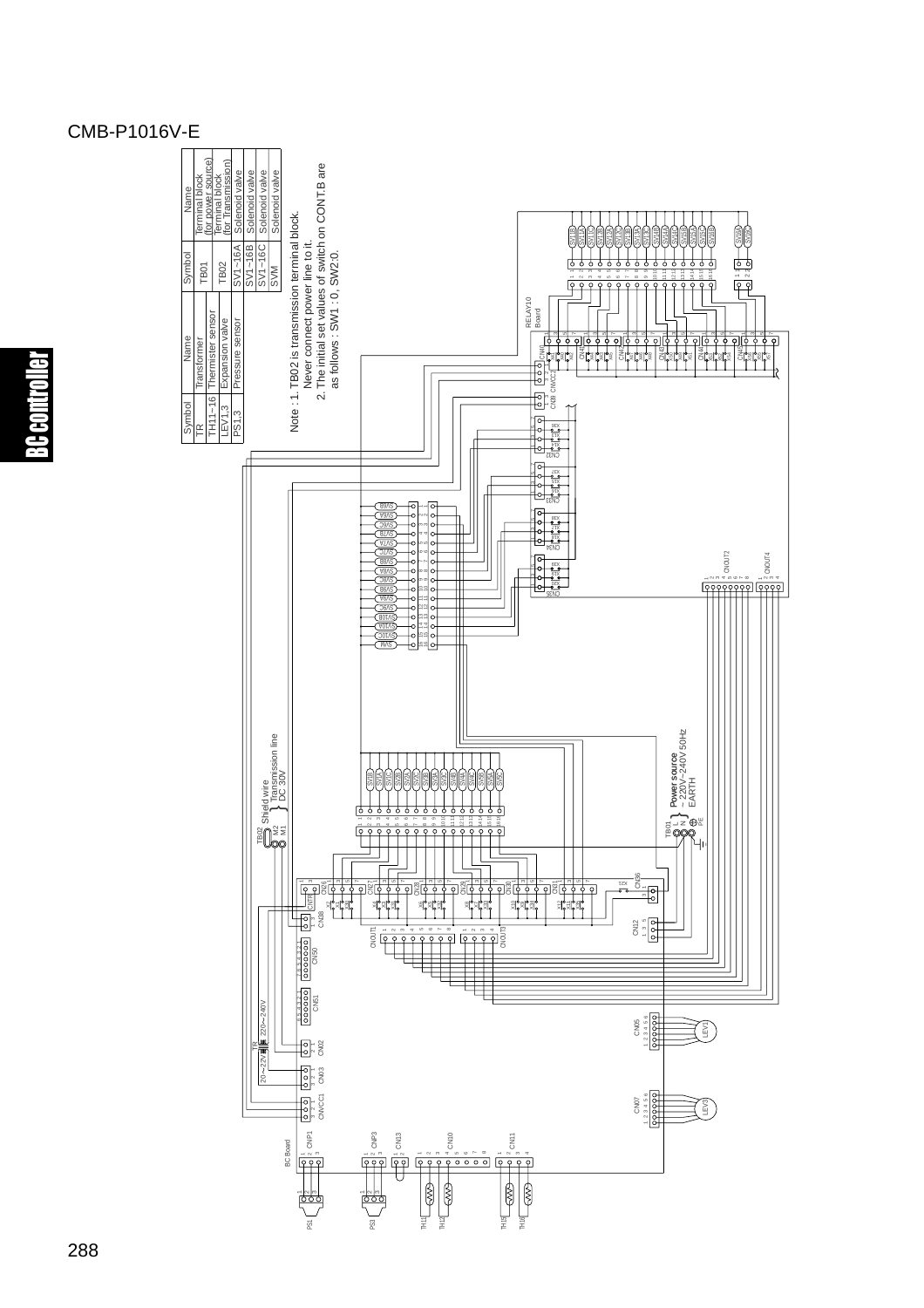## **4. Refrigerant Circuit**

CMB-P104V-E